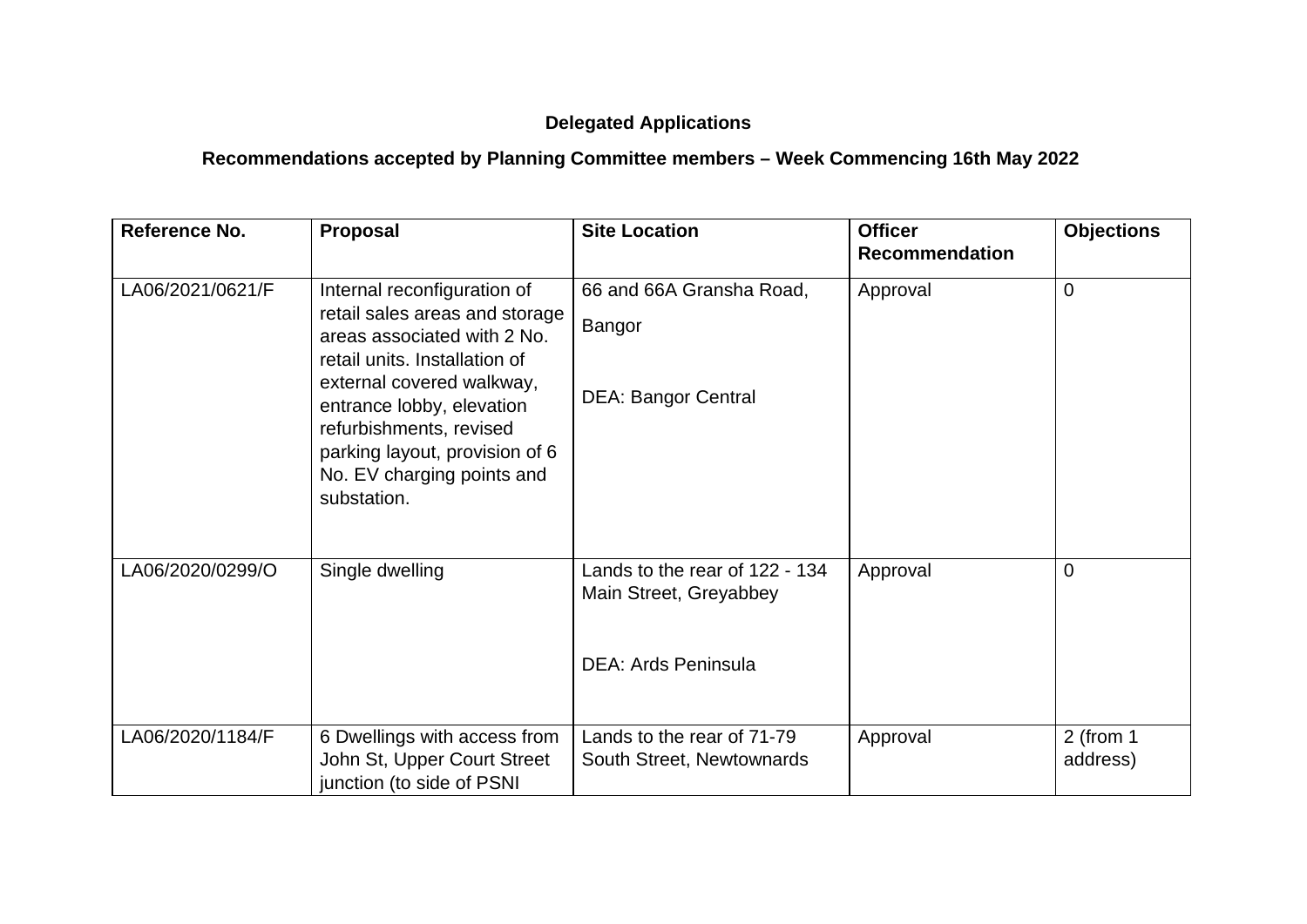|                  | station) an associated works<br>to include a Waste Water<br><b>Treatment Works</b>      | <b>DEA: Newtownards</b>                      |          |                                       |
|------------------|-----------------------------------------------------------------------------------------|----------------------------------------------|----------|---------------------------------------|
| LA06/2021/1459/F | New Access to 57 Portaferry<br>Road, Cloughey                                           | 175m SE of 57 Portaferry<br>Road, Cloughey   | Approval | 0                                     |
|                  |                                                                                         | <b>DEA: Ards Peninsula</b>                   |          |                                       |
| LA06/2022/0033/F | 2 No. Infill dwellings with<br>garages, vehicular access,<br>landscaping and associated | 84 Ballymoney Road,<br>Holywood              | Approval | $\overline{0}$                        |
|                  | sit works (in substitution for<br>extant outline approval<br>LA06/2019/0434/O)          | Dea: Holywood & Clandeboye                   |          |                                       |
| LA06/2021/0416/F | Insignia non ad bus shelter                                                             | 18m SE of No. 86 & 88 Main<br>Road, Cloughey | Approval | 13 (from 2)<br>separate<br>addresses) |
|                  |                                                                                         | <b>DEA: Ards Peninsula</b>                   |          |                                       |
| LA06/2022/0122/F | Change of use from retail<br>(hairdressers) to 1-bed<br>ground floor apartment          | Ground floor 28 Dufferin<br>Avenue<br>Bangor | Approval | $\overline{0}$                        |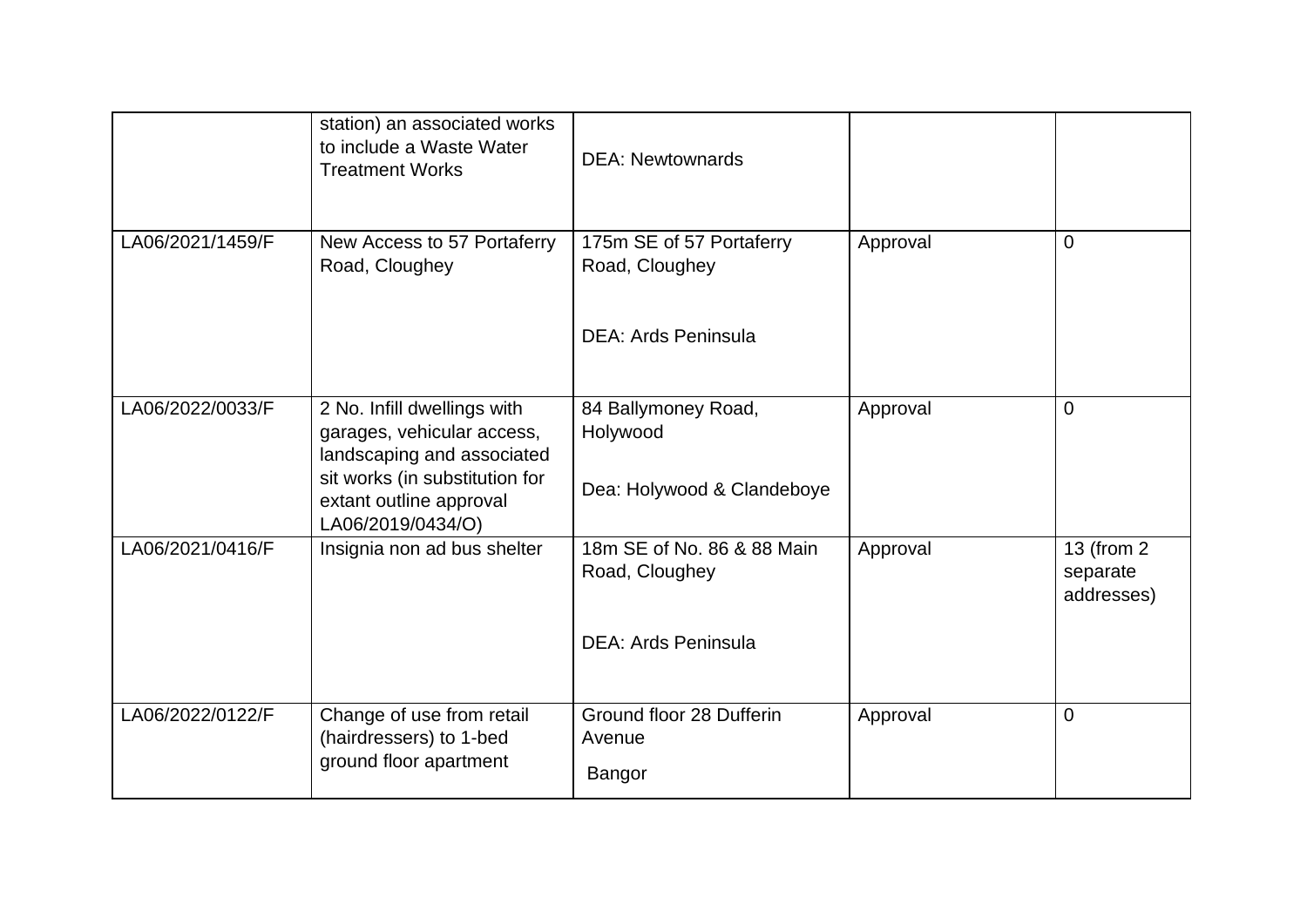|                  |                                                                                                                                                                                                                                                | <b>DEA: Bangor Central</b>                                                          |                                                                                  |             |
|------------------|------------------------------------------------------------------------------------------------------------------------------------------------------------------------------------------------------------------------------------------------|-------------------------------------------------------------------------------------|----------------------------------------------------------------------------------|-------------|
| LA06/2020/0464/F | Demolition of existing<br>industrial buildings and<br>replacement with 23 unit<br>Social Housing development<br>comprising 10no. 2 bedroom<br>townhouses, 11no. 2<br>bedroom apartments<br>(including 3 wheelchair<br>needs GF apartments) and | Lands at 101 Quarry Heights,<br><b>Newtownards</b><br><b>DEA: Newtownards</b>       | <b>Approval (Previously</b><br>on 14 <sup>th</sup> March 2022<br>delegated list) | 2           |
|                  | 2no. 1 bedroom apartments,<br>associated access, parking<br>and landscaping.                                                                                                                                                                   |                                                                                     |                                                                                  |             |
| LA06/2021/1324/F | Variation of Condition 2 of<br><b>Planning Approval</b><br>LA06/2019/0951/F:<br>amended/reduced off side<br>sightline/splay in resolution of                                                                                                   | <b>Ballyblack Presbyterian</b><br>Church, 27 Ballyblack Road,<br><b>Newtownards</b> | Approval                                                                         | $\Omega$    |
|                  | third party constraints -<br>access to Ballyblack<br>Presbyterian Church at<br>Ballyblack Road,<br><b>Newtownards</b>                                                                                                                          | <b>DEA: Ards Peninsula</b>                                                          |                                                                                  |             |
| LA06/2021/1349/F | Extensions to external<br>decked dining area and                                                                                                                                                                                               | Whitehouse Inn Silverbay<br>Caravan Park 15 Ardminnan<br>Road                       | Approval                                                                         | $\mathbf 0$ |